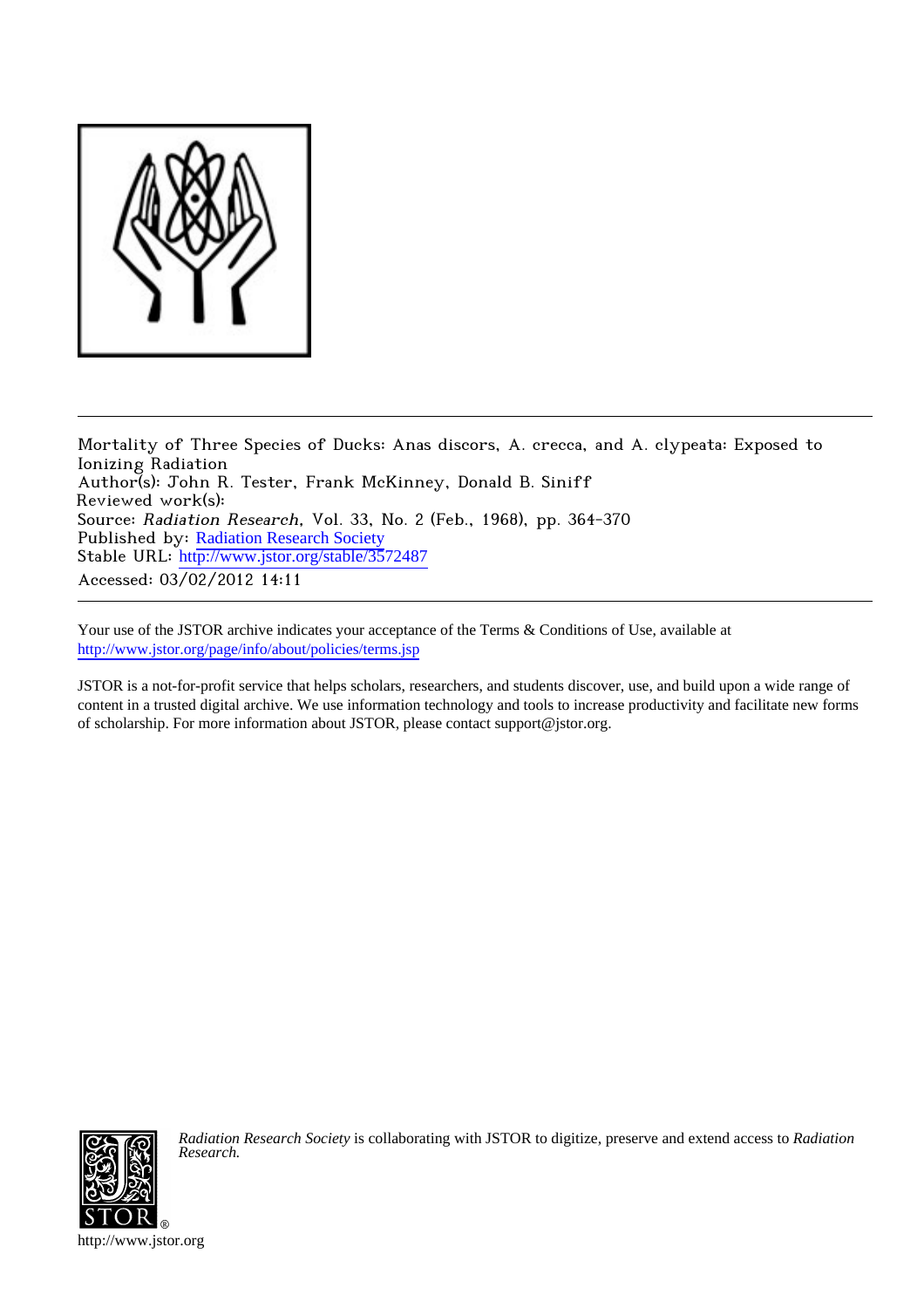# Mortality of Three Species of Ducks - Anas discors, A.crecca, **and A. clypeata-Exposed to Ionizing Radiation**

**JOHN R. TESTER, FRANK McKINNEY, AND DONALD B. SINIFF** 

**Museum of Natural History, University of Minnesota, Minneapolis** 

**TESTER, J. R., MCKINNEY, F., AND SINIFF, D. B. Mortality of Three Species of Ducks-Anas discors, A. crecca, and A. clypeata-Exposed to Ionizing Radiation. Radiation Res. 33, 364-370 (1968).** 

**Three species of wild ducks, held in captivity, were subjected to an acute whole-body dose of gamma irradiation to determine radiation**  sensitivity of adults. The  $LD_{50(30)}$  as determined by probit analysis was **485 R for Anas crecca, 715 R for Anas discors, and 894 R for Anas clypeata. Birds dying during the first 24 hours after irradiation had extensive intestinal hemorrhages, whereas subsequent deaths appeared to be due to hematopoietic failure.** 

# **INTRODUCTION**

**This paper reports differences in radiation sensitivity among Blue-winged Teal (Anas discors), Green-winged Teal (A. crecca), and Shovelers (A. clypeata) exposed to acute whole-body gamma irradiation from cesium-137. The experiments were conducted to provide base-line information for our studies of the effects of ionizing radiation on breeding behavior of these species.** 

**It was anticipated that the radiation response of the three species would be similar because all belong to the same genus and are considered to be closely re**lated. In addition, we believed that the  $LD_{50(30)}$  would be in excess of 800 to 900 R, **on the basis of lethal dose studies of various species of birds (1). Our experiments show, however, that the three species varied greatly in degree of radiation resistance and that both species of Teal were more radiation-sensitive than other species of birds that have been studied.** 

## **METHODS**

**Most ducks were obtained directly from the wild. Adult Blue-winged Teal were bait-trapped at the Agassiz National Wildlife Refuge in northwestern Minnesota. Adult Green-winged Teal were bait-trapped in central California and shipped by air**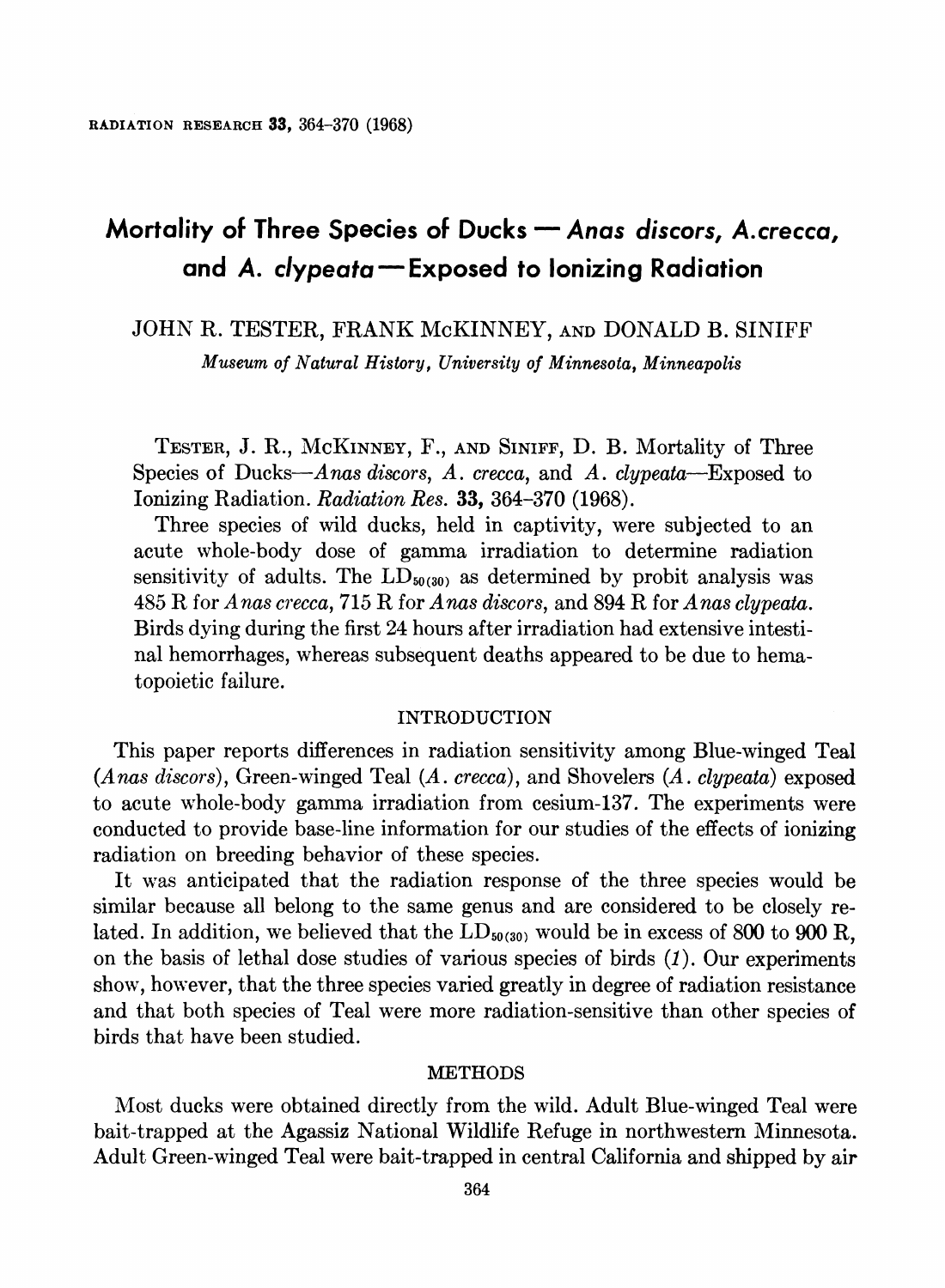**to Minneapolis. The Teal were held in outdoor flight pens for about one month before treatment. Some of the Shovelers had been raised from "wild eggs" at the Delta Waterfowl Research Station in Manitoba, but most were captured as flightless young in the Dakotas. All but one of the Shovelers had been in captivity for more than one year (most for several years); one individual was captured as a molting adult in North Dakota three months before irradiation. The Green-winged Teal had the primaries of one wing clipped to prevent flying; the Shovelers and Blue-winged Teal were full-winged.** 

**The irradiations consisted of single-dose (400 to 1600 R) total-body exposures to a 10,000-Ci cesium-137 source delivered in the University of Minnesota gamma irradiation facility. The dose rate in all experiments was 51 R/min as determined with both a Victoreen rate meter and ferrous sulfate (Fricke) dosimetry. Source configuration was ten cesium-137 pencils in a 5-inch-diameter holder. Boxes, each holding one duck, were centered on the arc of a circle with a 34.5-inch radius from the source center and were oriented so that irradiation was received laterally. The length of time that the source was in the "up" position was varied to give the appropriate dose for each test group. Controls were placed in boxes outside the irradiation chamber.** 

**On October 15, 1964, groups of ten full-winged female adult Blue-winged Teal were exposed to 800, 1000, 1200, 1400, or 1600 R. These doses were too high, and only birds in the 800-R group survived. On October 15, 1965, groups of ten birds were exposed to 600, 700, 800, 900, or 1000 R.** 

**Groups of eight full-winged Shovelers, including adults of both sexes, received 500, 700, 900, or 1100 R on October 20, 1965. All Blue-winged Teal and Shovelers were held in a large outdoor flight pen with an area of 1800 square feet.** 

**A Green-winged Teal test was carried out on May 18, 1966, on adult wingclipped males. Groups of nine received 400, 600, 800, or 1000 R. Before and after irradiation, these birds were held in small pens (320 to 450 square feet).** 

**The ducks were checked daily during the first month after irradiation to remove dead birds and to make behavioral observations. Dead ducks were either autopsied within a few hours after death or frozen for future autopsy. At the end of 30-day period for some experiments, the surviving birds were captured and brought alive to the University of Minnesota Veterinary Diagnostic Laboratories for autopsy. In other tests, survivors were kept in pens for several additional months.** 

# **RESULTS**

**Lethal dose levels as determined by probit analysis for the three species are shown**  in Fig. 1, and percentage of survival by days in Fig. 2. The  $LD_{50(30)}$  obtained for **Green-winged Teal was 485 R; for Blue-winged Teal, 715 R; and for Shovelers, 894 R. Only one bird died during the first 30 days in any of the control groups; this**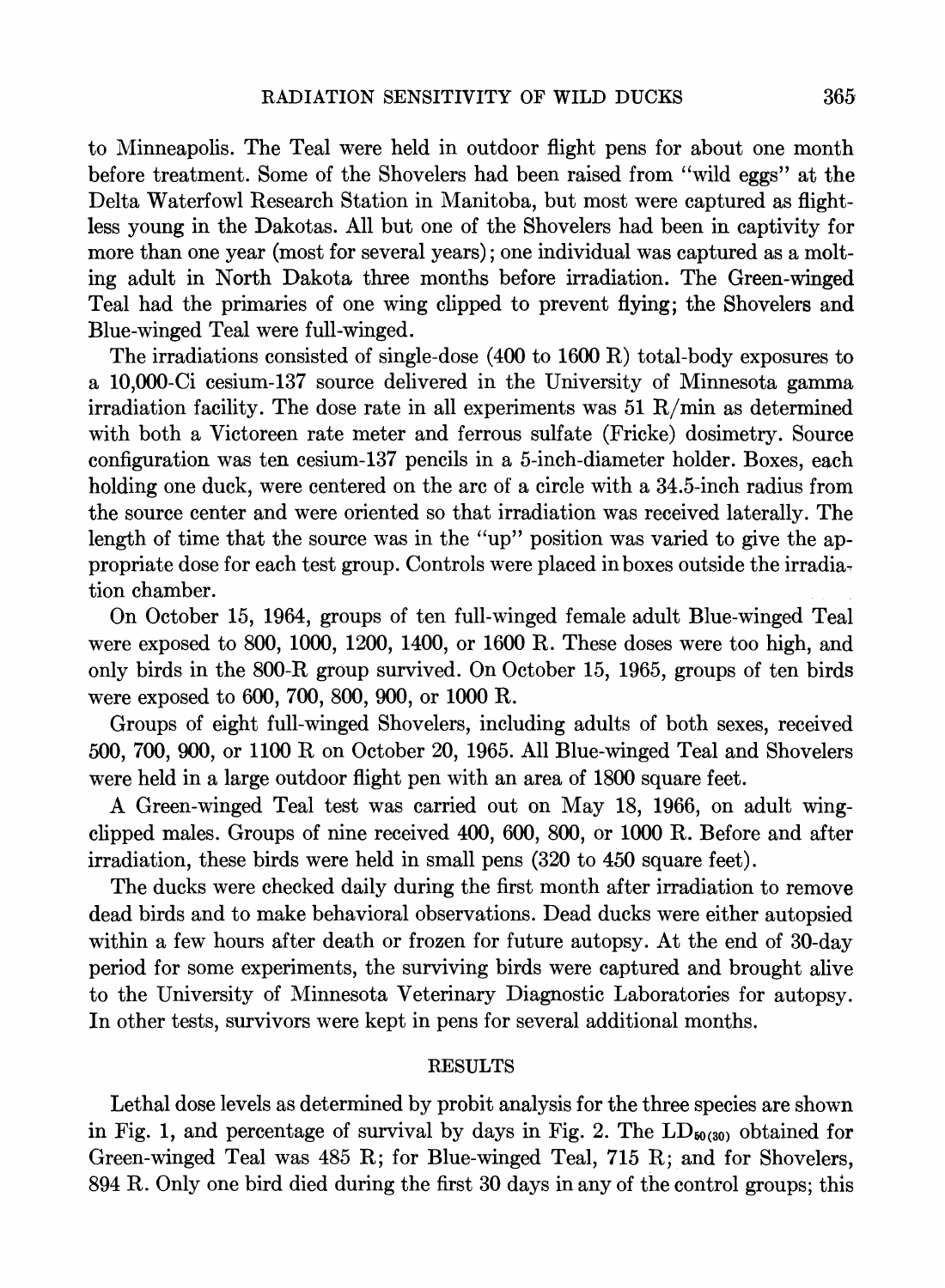**was a Blue-winged Teal which was found dead on the fifteenth day after treatment, for the 1964 experiment.** 

**Most deaths at the higher doses in both species of Teal occurred during the first 24 hours following irradiation. Birds that died during this period were found both on shore and in the ponds of the flight pens. No deaths occurred in the 30-day test period for Blue-winged Teal after day 15 in 1964 or after day 21 in 1965; after day 19 in the Shoveler test; or after day 27 in the Green-winged Teal.** 

**All birds that died after the first 24 hours postirradiation were found on shore. Many of these were in a "natural" resting position with the head upright and resting on the breast. Obviously, they had died peacefully. During the 24 to 48 hours before death many birds were weak and unable to fly.** 

**Birds that died during the first 24 hours postirradiation showed profuse, generalized intestinal hemorrhages. The small intestines were usually filled with clotted blood, and hemorrhages were sometimes present in other parts of the gastrointestinal tract such as the proventricular junction and the pyloris. These findings support those of Steamer and her co-workers, who reported that in chickens, and possibly in other species of birds, the radiation response differs from that in mammals. Mammalian deaths, in general, are characterized by hematopoietic failure and, at higher** 





**FIG. 1. Computed 30%, 50%, 70%, and 90% lethal dose for a 30-day period after irradiation for three species of ducks as determined by probit analysis.**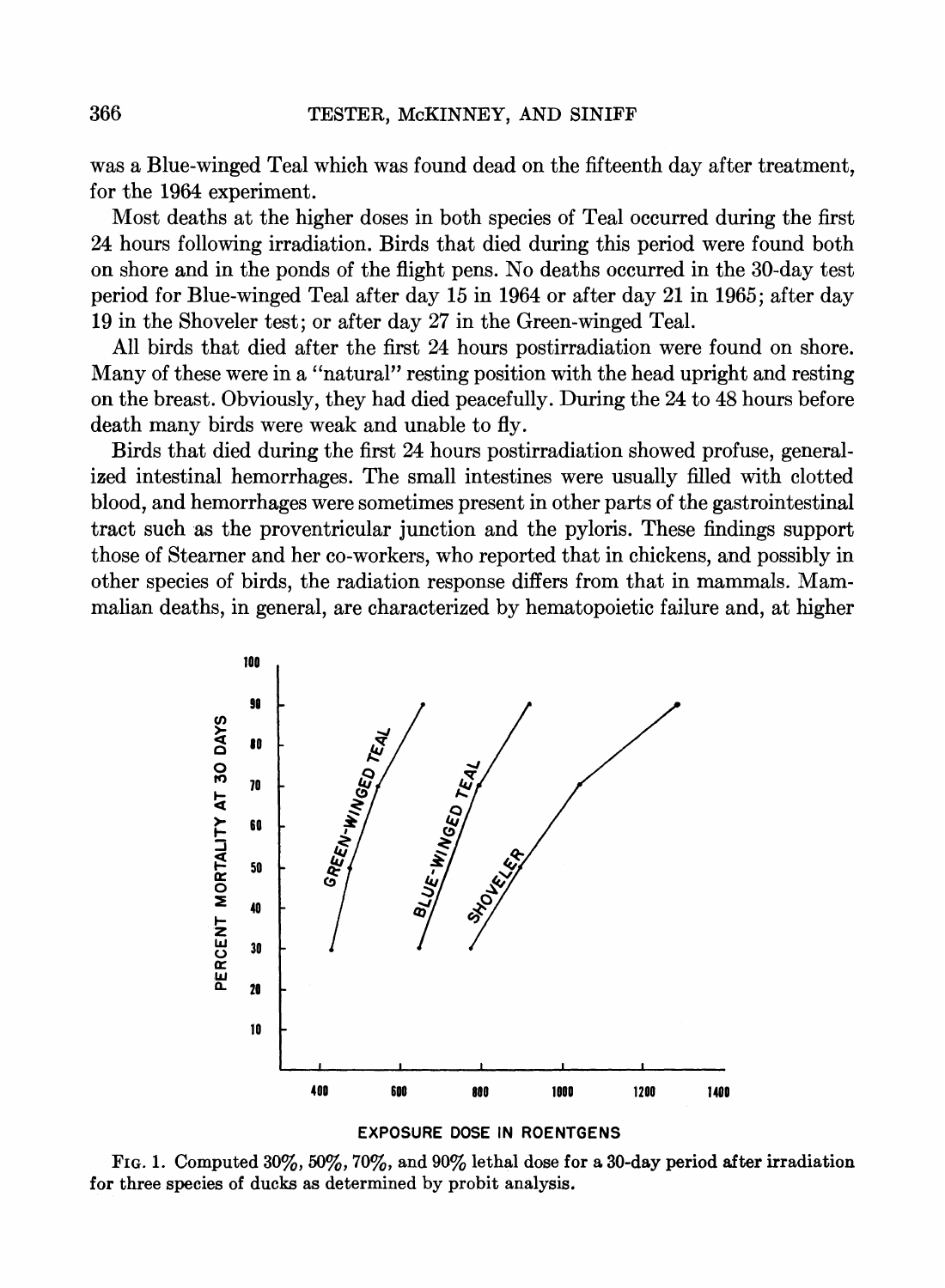**doses, by intestinal damage. In chickens a third mortality factor, characterized by circulatory collapse and renal failure, seems to operate within the first 2 days after exposure (2, 3). Individuals that died beyond 4 days after irradiation showed pale pink to white bone marrow on gross examination.** 



**FIG. 2. Percentage of survival after irradiation for three species of ducks. Sample sizes for control and experimental groups were ten for Blue-winged Teal, nine for Green-winged Teal, and eight for Shovelers. No deaths occurred in the control groups.**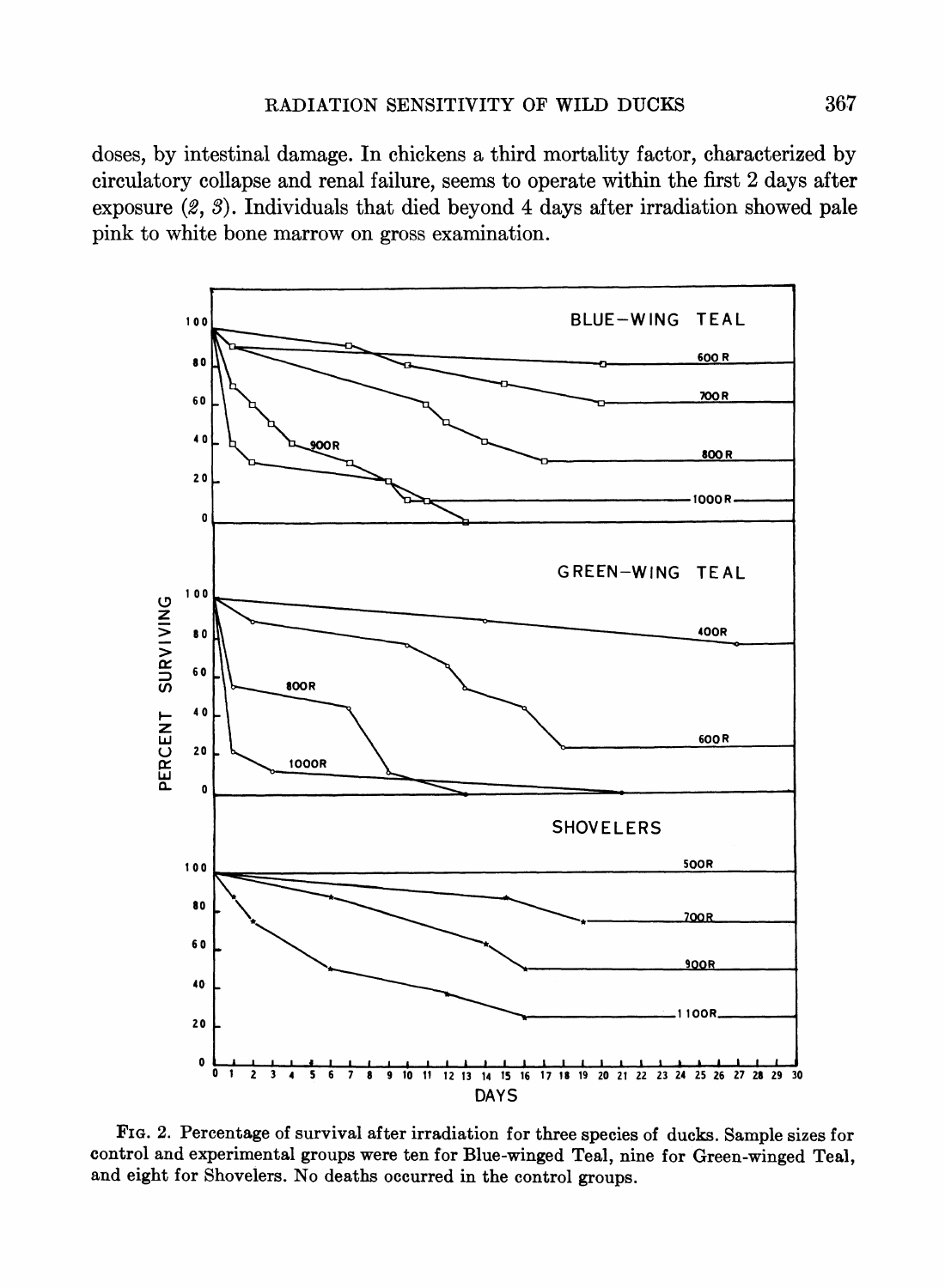## **TESTER, McKINNEY, AND SINIFF**

## **TABLE I**

| HEMOGLOBIN VALUES FOR INDIVIDUALS THAT SURVIVED |                                      |  |
|-------------------------------------------------|--------------------------------------|--|
|                                                 | IRRADIATION AT DOSES SHOWN AND WERE  |  |
|                                                 | SACRIFICED AT 30-DAY POSTIRRADIATION |  |

| <b>Shoveler</b><br>hemoglobin<br>$\left(\text{gm}\ \% \right)$ | Dose(R) | <b>Blue-winged Teal</b><br>hemoglobin $(g_m \gamma_0)$ | Dose $(R)$ |
|----------------------------------------------------------------|---------|--------------------------------------------------------|------------|
| 16.6                                                           | 1100    | 13.0                                                   | 1000       |
| 12.7                                                           | 1100    | 15.3                                                   | 800        |
| 13.7                                                           | 900     | 14.9                                                   | 800        |
| $2.1\,$                                                        | 900     | 12.5                                                   | 800        |
| 15.7                                                           | 900     | 14.7                                                   | 700        |
| 10.4                                                           | 900     | 13.7                                                   | 700        |
| 14.2                                                           | 700     | 12.8                                                   | 700        |
| 15.3                                                           | 700     | 14.9                                                   | 600        |
| 15.5                                                           | 700     | 14.1                                                   | 600        |
| 14.1                                                           | 500     | 10.2                                                   | 600        |
| 11.3                                                           | 500     |                                                        |            |
| 13.3                                                           | 500     |                                                        |            |

**Twelve Shovelers and ten Blue-winged Teal lived until they were sacrificed for more detailed examination at 34 days and 39 days after irradiation, respectively. Blood from all twenty-two of these birds started to hemolyze in ethylenediaminetetraacetate about 1 hour after drawing. After refrigeration overnight every bottle showed.complete hemolysis of the red blood cells. Hemoglobin values (determined by spectrophometric analysis, 4) for these birds are shown in Table I. Magath and Higgins (5) presented a range of 12.9 to 18.2 for tame Mallard ducks (Anas platyrhychos platyrhychos). Seven of our individuals fell outside this range, perhaps indicating slightly lower hemoglobin values for the irradiated birds.** 

**Staphylococci were isolated from liver culture from three Blue-winged Teal which died 7, 9, and 67 days after receiving 1600, 1600, and 800 R, respectively, and from one Blue-winged Teal in the control group which died 32 days after "sham" irradiation. The birds dying on days 7 and 9 had no visible signs of infection and probably died from hemorrhage, whereas the 67-day and control birds had swollen, green livers typically encountered in certain bacteremic diseases. The specific etiologic agent, Staphylococcus aureus, was cultured from the viscera of the latter birds.** 

# **DISCUSSION**

**The observed differences in radiation resistance of these three species may represent real specific variability, but they could have been caused by a number of other factors. The experiments are not strictly comparable, since there were differences**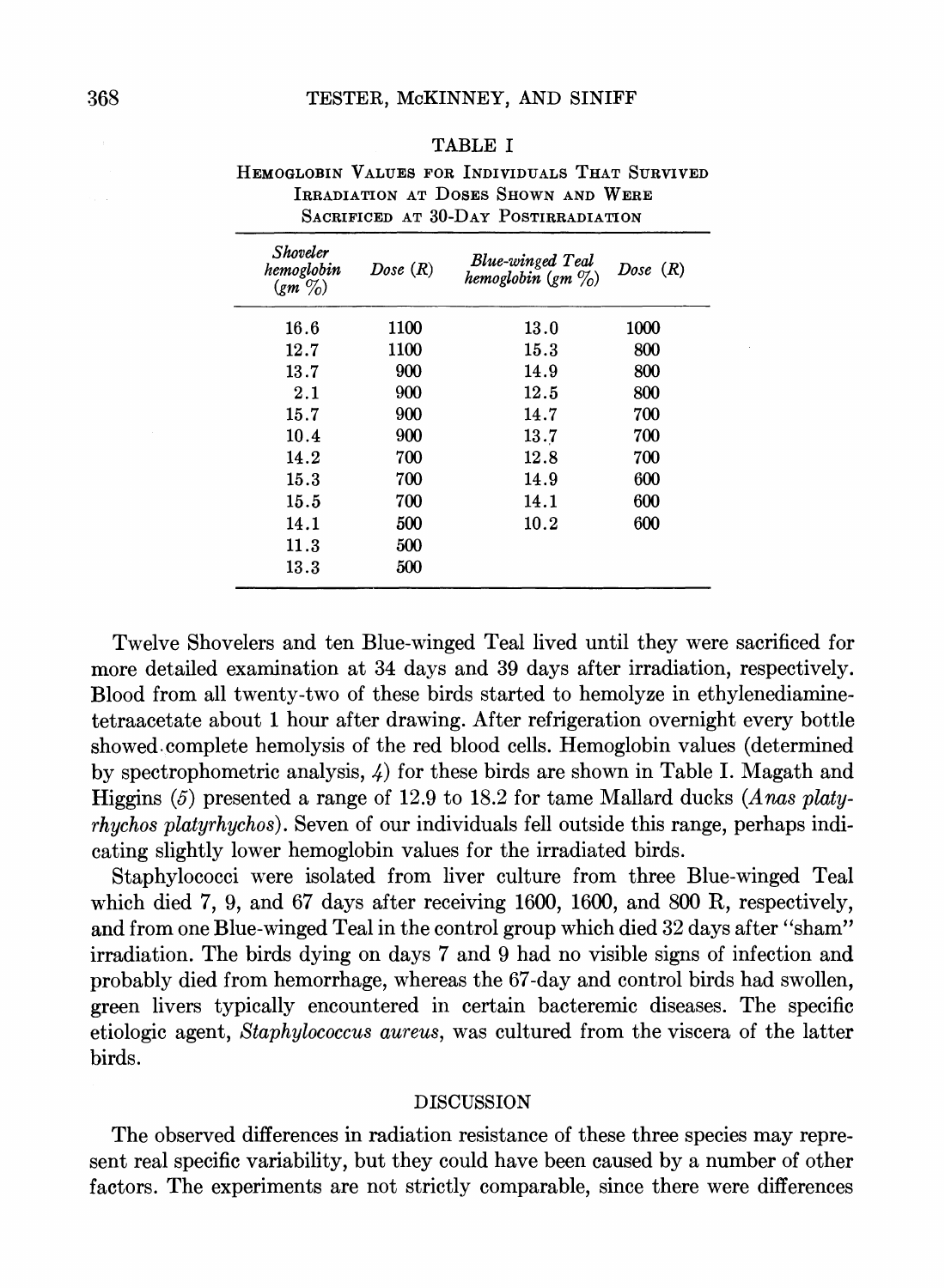**in the sex and age of the groups used, experiments were not all carried out at the same time of year, the birds in one group were wing-clipped, and the same size of pen was not used in all cases.** 

**Our results suggest that the Shoveler is the most radiation-resistant species (LD50(30), 894 R), but the birds used in our experiments were adults well adapted to captivity and human disturbance. The Blue-winged Teal had been in captivity for a shorter period, and perhaps the lower lethal dose (715 R) reflects the greater stress of captive conditions. The Green-winged Teal test was carried out in spring (the other species were tested in fall); the birds were kept in small pens and were feather-clipped, so it is very likely that these birds were under additional stress, perhaps sufficient to account for the**  $LD_{50(30)}$  **of 485 R.** 

**In addition to these variables related to the experimental conditions, specific body-size differences could be involved in radiation resistance. The Shoveler is the largest species, the Green-winged Teal the smallest. Also, there are specific differences in the adaptability of these species to captivity; the Shoveler and Blue-winged Teal settle down quickly and become tame, but Green-winged Teal always remain nervous and extremely timid in captivity.** 

### **ACKNOWLEDGMENTS**

**This work was supported by U. S. Atomic Energy Commission Contract AT (11-1)-1332 COO-1332-30. For assistance in obtaining the birds used in the tests, we are indebted to the California Department of Fish and Game, Delta Waterfowl Research Station, Minnesota Department of Conservation, North Dakota Department of Game and Fish, South Dakota De partment of Game, Fish and Parks, and the U. S. Fish and Wildlife Service. We are most grateful to the many officials and fieldmen from these organizations for their helpful advice and their cooperation in trapping the ducks. Drs. D. M. Barnes and M. E. Bergeland of the Veterinary Diagnostic Laboratories, University of Minnesota, performed the autopsies, and we are grateful to them for a report of their findings and for their suggestions on the manuscript.** 

**The assistance of the University of Minnesota Gamma Irradiation Facility, where the birds were irradiated, and the Numerical Analysis Center, where probit analyses were run, is appreciated.** 

**The cooperation of Dr. William H. Marshall and Mr. Alvar Peterson of the Cedar Creek Natural History Area, where the waterfowl pens are located, is gratefully acknowledged.** 

**RECEIVED: February 27, 1967** 

### **REFERENCES**

- **1. J. R. TESTER and D. F. MCKINNEY, Review of Literature Pertaining to a Study Titled, Effects of Ionizing Radiation on Certain Aspects of the Breeding Behavior of Selected Species of Anatidae. University of Minnesota, Museum of Natural History, 25 pp. mimeo. (1963).**
- **2. S. P. STEARNER, M. H. SANDERSON, E. J. CHRISTIAN, and S. A. TYLER, Factors influencing the initial lethal response of the irradiated chick. Radiation Res. 12, 475-476 (1960).**